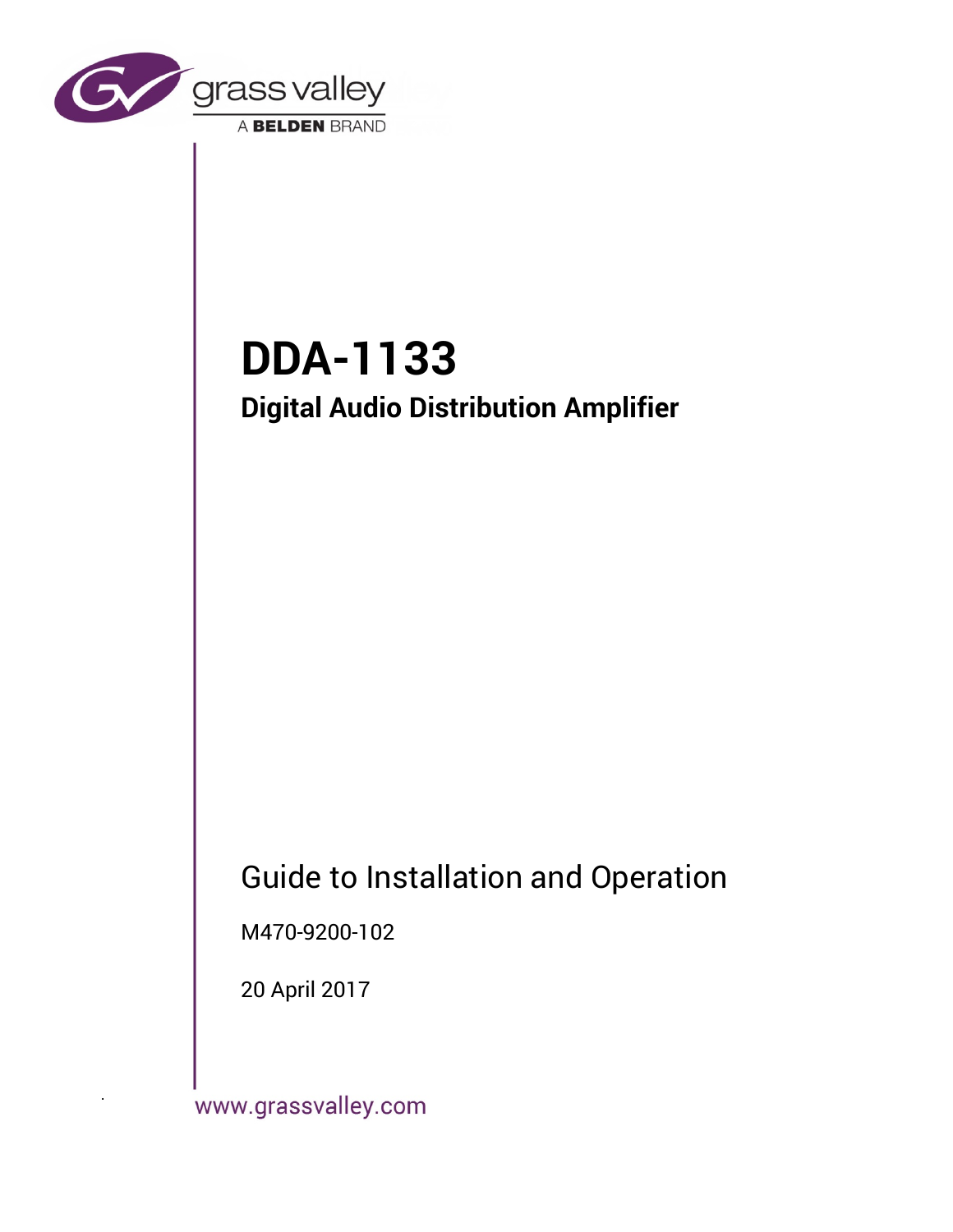# **Copyright and Trademark Notice**

Copyright © 2010-2017, Grass Valley Canada. All rights reserved.

Belden, Belden Sending All The Right Signals, and the Belden logo are trademarks or registered trademarks of Belden Inc. or its affiliated companies in the United States and other jurisdictions. Grass Valley, Miranda, DDA-1133, iControl, and Densité are trademarks or registered trademarks of Grass Valley Canada. Belden Inc., Grass Valley USA, LLC, and other parties may also have trademark rights in other terms used herein.

# **Terms and Conditions**

Please read the following terms and conditions carefully. By using DDA-1133 documentation, you agree to the following terms and conditions.

Grass Valley hereby grants permission and license to owners of DDA-1133 to use their product manuals for their own internal business use. Manuals for Grass Valley products may not be reproduced or transmitted in any form or by any means, electronic or mechanical, including photocopying and recording, for any purpose unless specifically authorized in writing by Grass Valley.

A Grass Valley manual may have been revised to reflect changes made to the product during its manufacturing life. Thus, different versions of a manual may exist for any given product. Care should be taken to ensure that one obtains the proper manual version for a specific product serial number.

Information in this document is subject to change without notice and does not represent a commitment on the part of Grass Valley.

**Warranty information is available in the Support section of the Grass Valley Web site [\(www.grassvalley.com\)](http://www.grassvalley.com/).**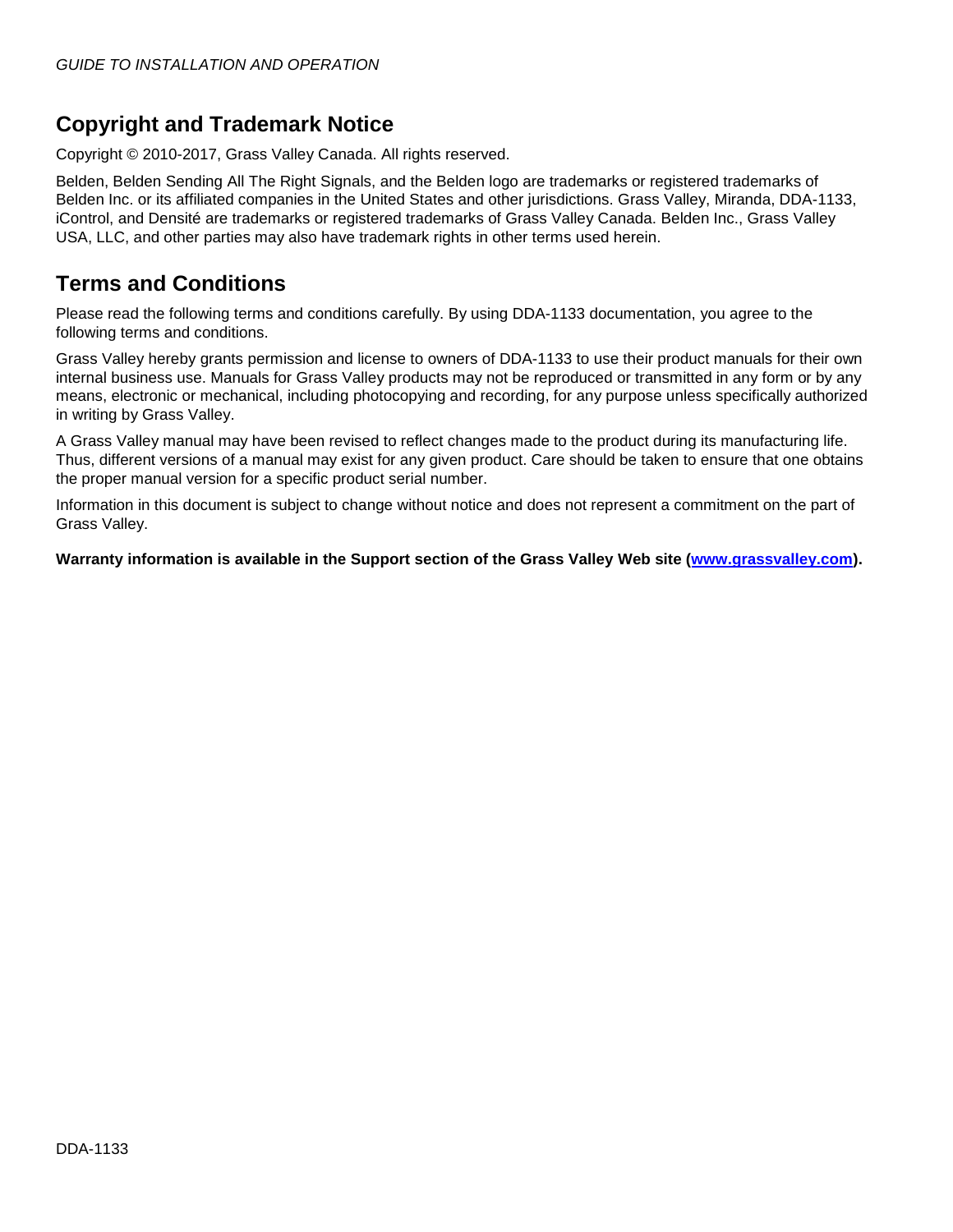# **Electromagnetic Compatibility**



This equipment has been tested for verification of compliance with FCC Part 15, Subpart B requirements for C ITIIS Equipment

> **NOTE:** This equipment has been tested and found to comply with the limits for a Class A digital device, pursuant to part 15 of the FCC Rules. These limits are designed to provide reasonable protection against harmful interference when the equipment is operated in a commercial environment. This equipment generates, uses, and can radiate radio frequency energy and, if not installed and used in accordance with the instruction manual, may cause harmful interference to radio communications. Operation of this equipment in a residential area is likely to cause harmful interference in which case the user will be required to correct the interference at his own expense.

This equipment has been tested and found to comply with the requirements of the EMC directive 2004/108/CE:

- EN 55022 Class A radiated and conducted emissions
- EN 55024 Immunity of Information Technology Equipment
- EN 61000-3-2 Harmonic current injection
- EN 61000-3-3 Limitation of voltage changes, voltage fluctuations and flicker
- EN 61000-4-2 Electrostatic discharge immunity
- EN 61000-4-3 Radiated electromagnetic field immunity radio frequencies
- EN 61000-4-4 Electrical fast transient immunity
- EN 61000-4-5 Surge immunity
- EN 61000-4-6 Conducted immunity
- EN 61000-4-8 Power frequency magnetic field immunity
- EN 61000-4-11 Voltage dips, short interruptions and voltage variations immunity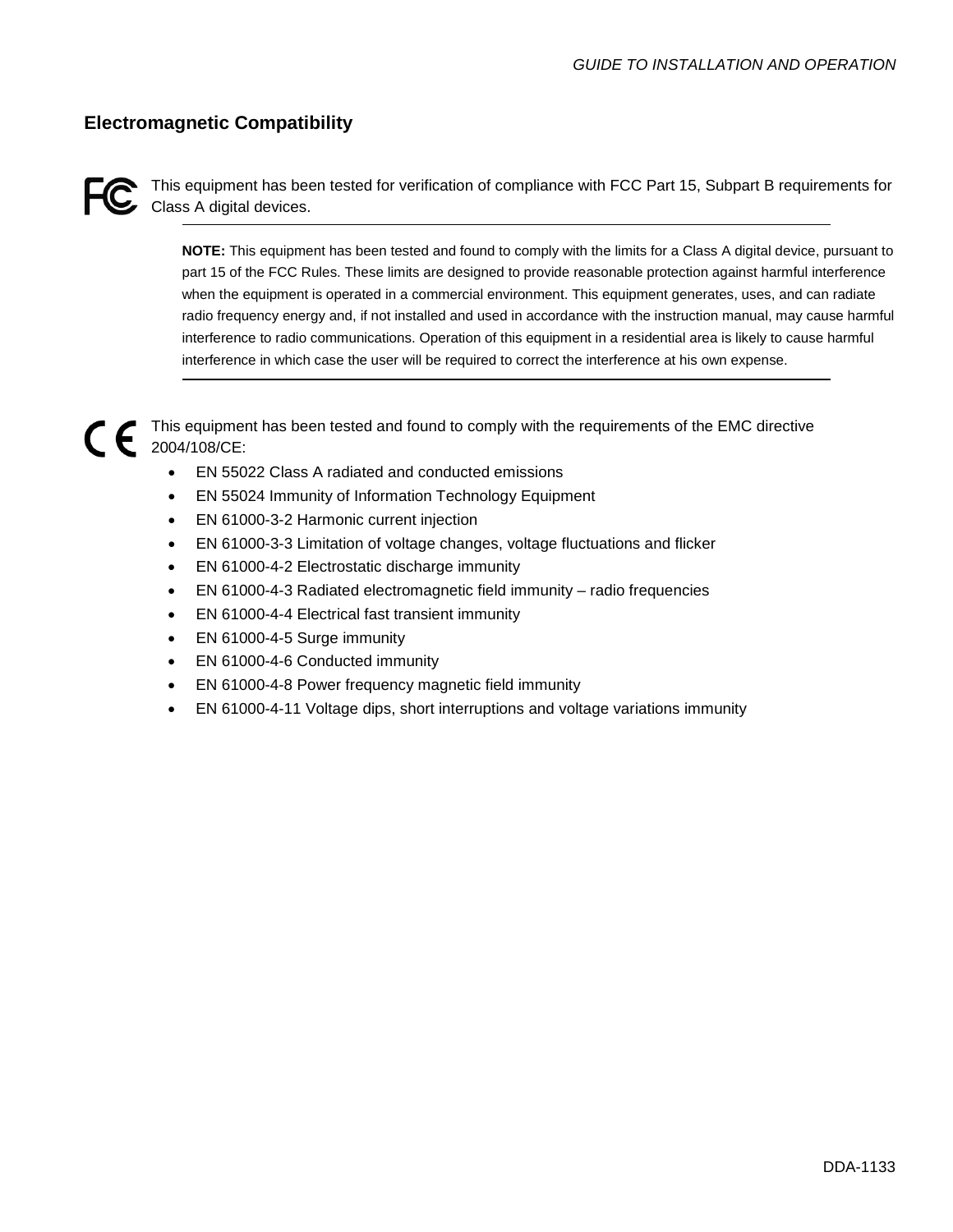# **Table of Contents**

|              | 1.1 |       |  |  |  |  |  |  |
|--------------|-----|-------|--|--|--|--|--|--|
|              |     |       |  |  |  |  |  |  |
|              | 1.3 |       |  |  |  |  |  |  |
| 1.4          |     |       |  |  |  |  |  |  |
| $\mathbf{2}$ |     |       |  |  |  |  |  |  |
|              | 2.1 |       |  |  |  |  |  |  |
|              | 2.2 |       |  |  |  |  |  |  |
| 3            |     |       |  |  |  |  |  |  |
|              | 3.1 |       |  |  |  |  |  |  |
|              | 3.2 |       |  |  |  |  |  |  |
|              |     | 3.2.1 |  |  |  |  |  |  |
|              | 33  |       |  |  |  |  |  |  |
|              |     | 3.3.1 |  |  |  |  |  |  |
|              |     | 3.3.2 |  |  |  |  |  |  |
|              |     | 3.3.3 |  |  |  |  |  |  |
|              |     | 334   |  |  |  |  |  |  |
| 4            |     |       |  |  |  |  |  |  |
| 5            |     |       |  |  |  |  |  |  |
|              |     |       |  |  |  |  |  |  |
|              |     |       |  |  |  |  |  |  |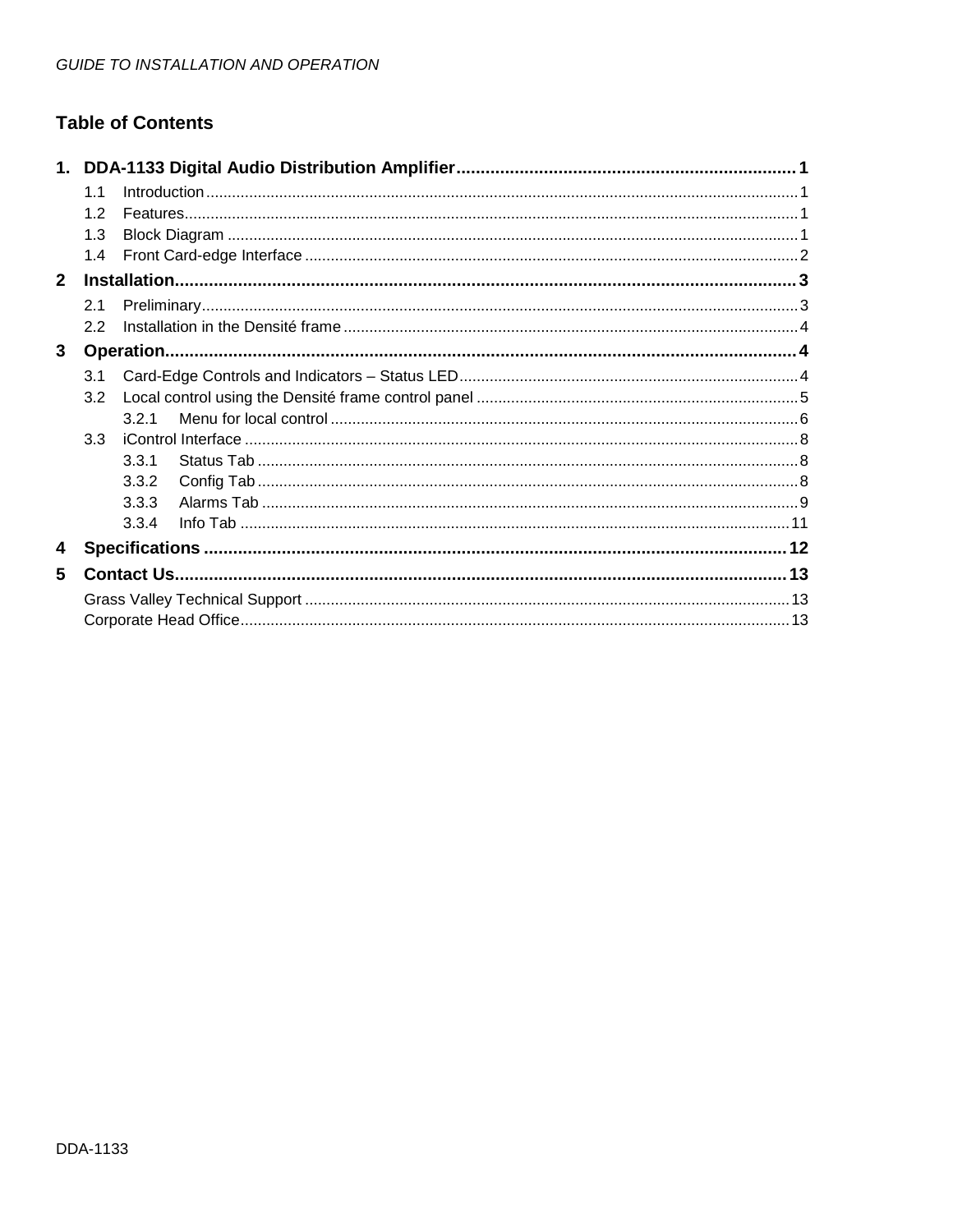# <span id="page-4-0"></span>**1. DDA-1133 Digital Audio Distribution Amplifier**

# <span id="page-4-1"></span>**1.1 Introduction**

The Digital Audio Distribution Amplifier DDA-1133 supports AES3-110 Ω and provides up to 9 outputs. The input features clock regeneration for reduced jitter and signal restoration. A signal detection stage allows control of the content of the audio signal.

A multi-colored LED, visible with the frame door closed, reports the card status. The DDA-1133 requires a "single" or a "double" rear connector panel.

## <span id="page-4-2"></span>**1.2 Features**

- Digital audio distribution amplifier 1 input to 4, 7 or 9 outputs
- AES3 audio balanced input
- Remote control of carrier quality
- Silence detect with user adjustable delay and threshold
- Status LED and remote reporting
- Signal regeneration
- V, U, C, P bits transparency

## <span id="page-4-3"></span>**1.3 Block Diagram**

The following block diagrams show the functionality of the **DDA-1133.** Note that the number of available outputs depends on the rear panel in use. See [Section 2.1 -](#page-6-1) Preliminary for more details



. *Figure 1-1 Functional Block Diagram*

The **bypass relay**, available on the –R rear panel, connects OUT1 to the INPUT, bypassing the DDA-1133. This will occur only when the DDA-1133 is removed from the frame, or in the event of a power supply failure.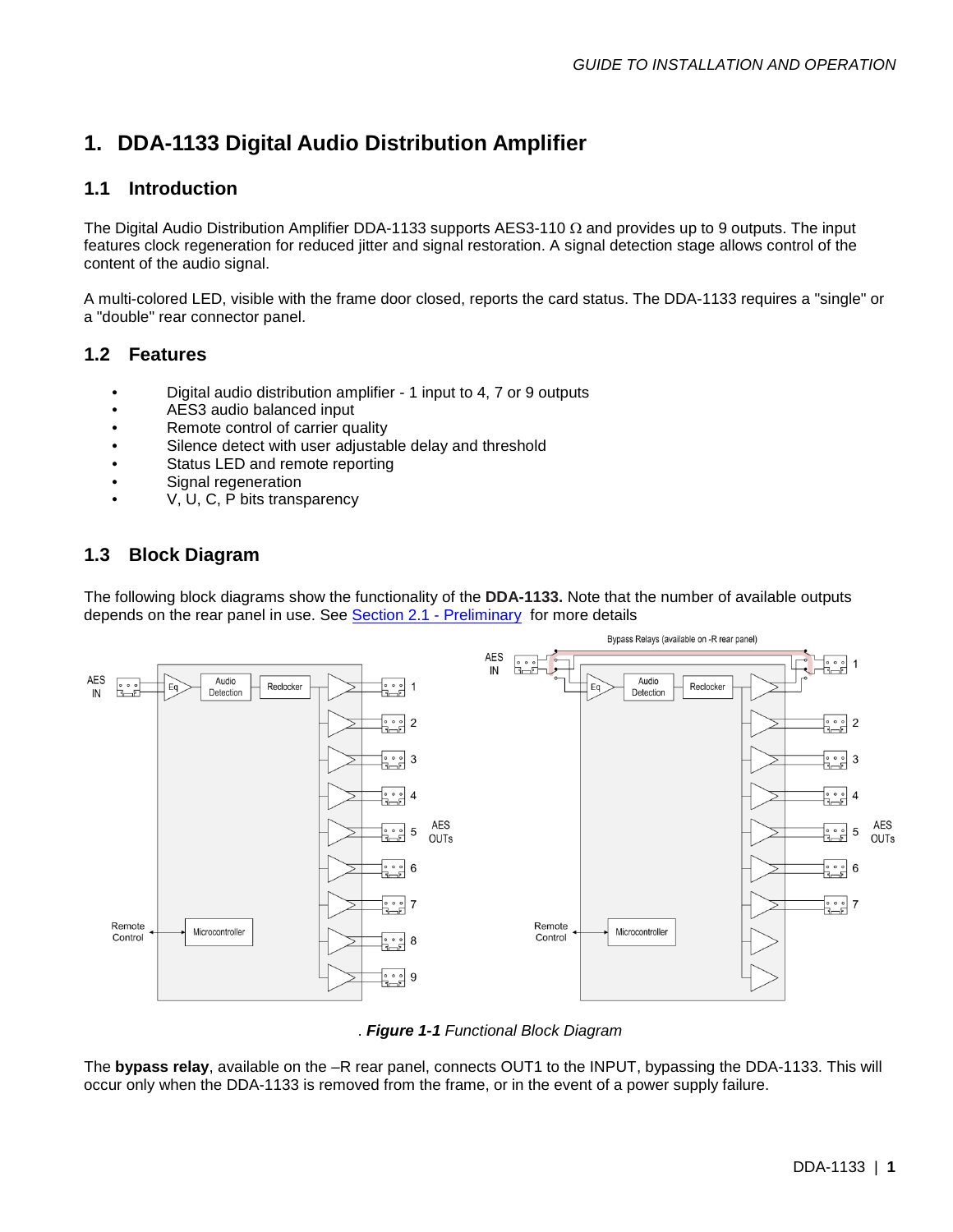# <span id="page-5-0"></span>**1.4 Front Card-edge Interface**

The front card-edge of the DDA-1133 incorporates two elements:

- Status LED (see section [3.1\)](#page-7-2)
- Select Button (see section [3.2\)](#page-8-0)



*Figure 1.2 Card-edge controls and indicators*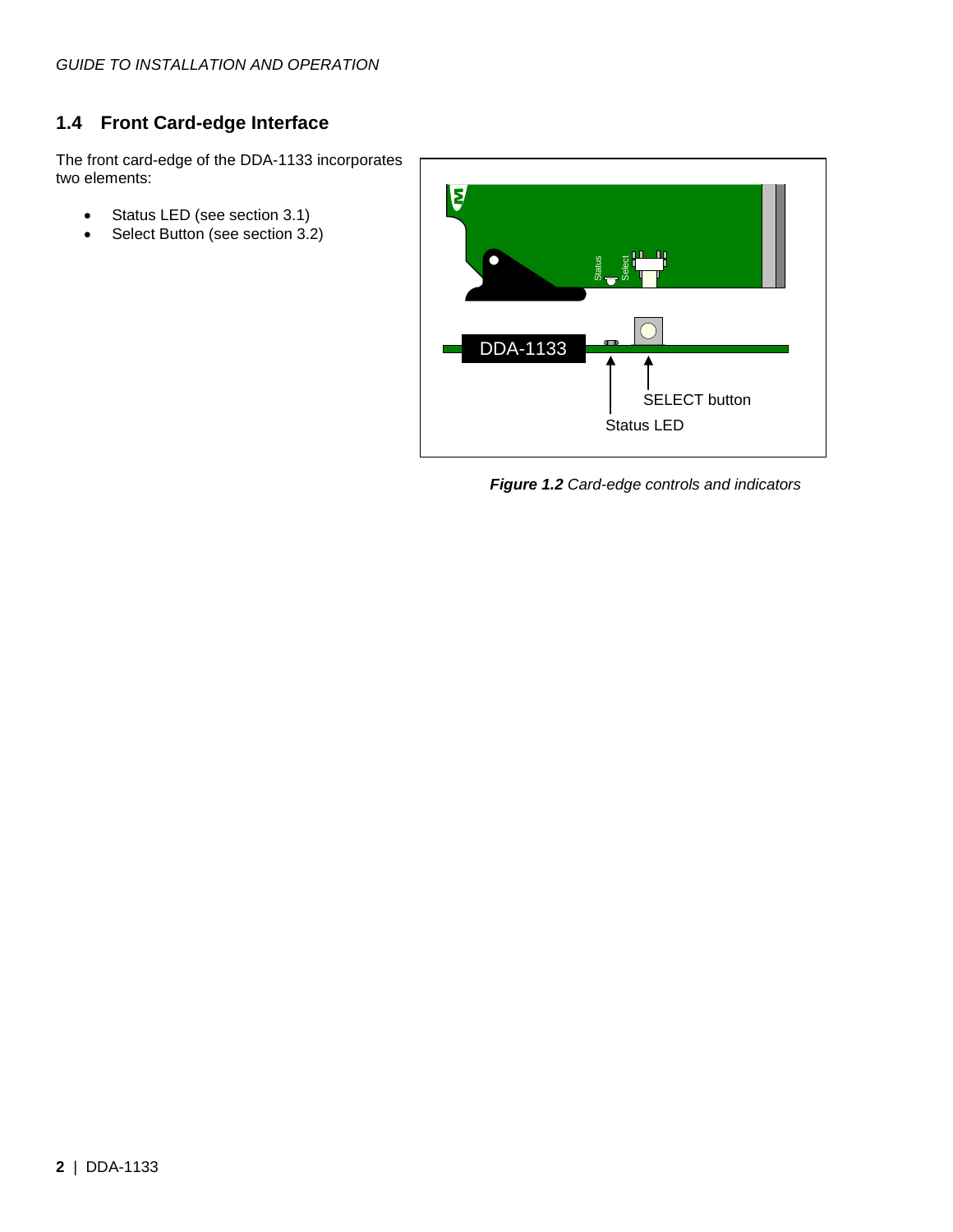# <span id="page-6-0"></span>**2 Installation**

### <span id="page-6-1"></span>**2.1 Preliminary**

The DDA-1133 module is sized to fit into a Grass Valley Densité 2 frame.

The DDA-1133 can be configured to fit into Densité 3 series frames, when fitted with an adapter.

Rear connector panels are available for each frame size:

| <b>Densité-series Frame</b>                                                | <b>Rear Panels</b>                                                                                               | Size (slots)     | <b>VO</b>                                                                     |
|----------------------------------------------------------------------------|------------------------------------------------------------------------------------------------------------------|------------------|-------------------------------------------------------------------------------|
| Densité 2                                                                  | DDA-1133-SRP<br>DDA-1133-DRP                                                                                     | Single<br>Double | 1 input - 4 outputs<br>1 input - 9 outputs                                    |
| Densité 3<br>Densité 3 mini<br>Densité 3+ FR1<br>Densité 3+ FR4<br>GV Node | DDA-1133-3SRP<br>DDA-1133-3SRP-R<br>You can also use one of<br>the Densité-2 rears with<br>an available adapter. | Single<br>Single | 1 input - 9 outputs<br>1 input - 7 outputs with bypass<br>relay (IN to OUT 1) |



*Figure 2-1 DDA-1133 rear panels*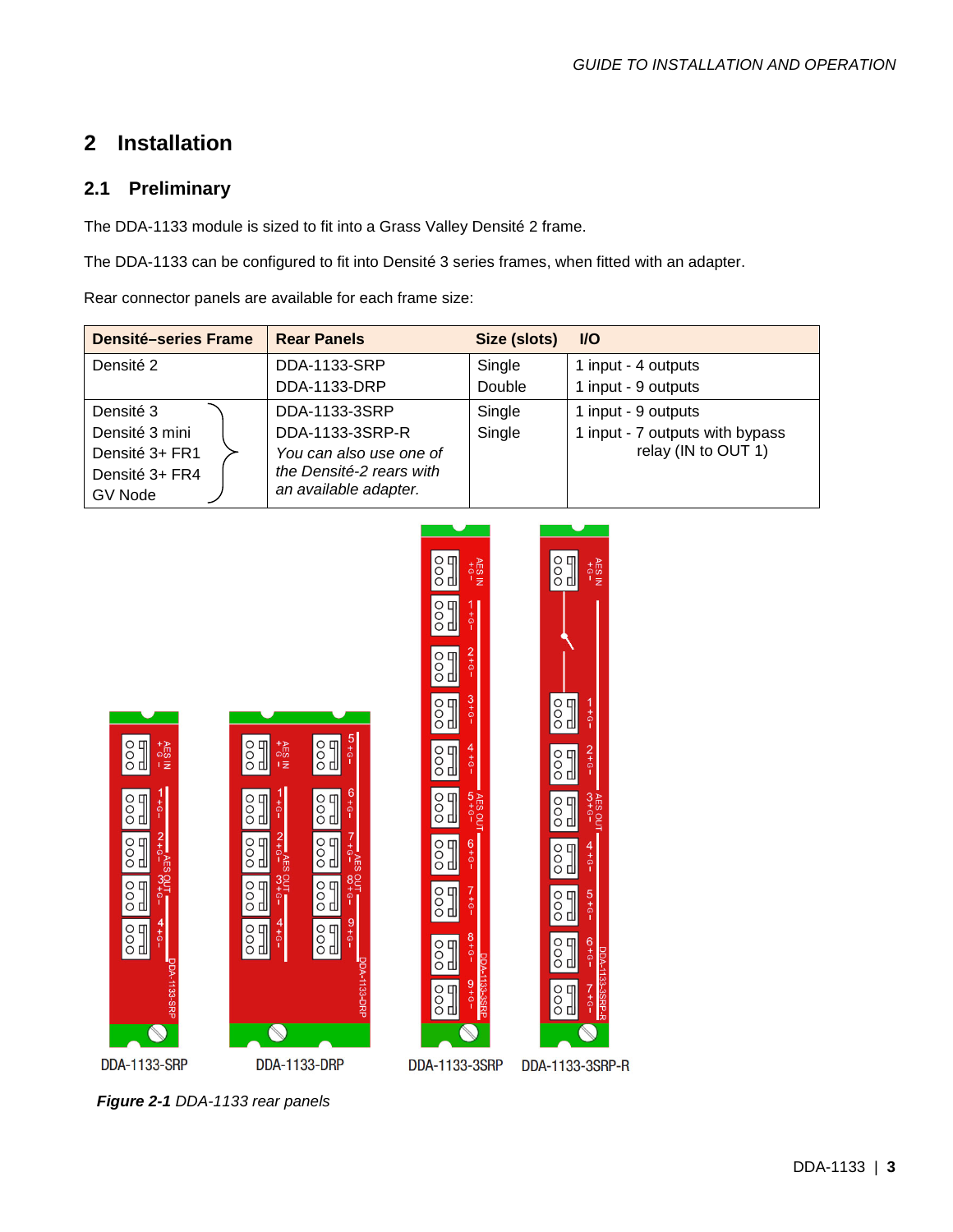### <span id="page-7-0"></span>**2.2 Installation in the Densité frame**

The DDA-1133 and its associated connector rear panel must be mounted in a DENSITÉ-2 or DENSITÉ-3-series frame. It is not necessary to switch off the frame's power when installing or removing the card. See the appropriate DENSITÉ Frame manual for detailed instructions for installing cards and their associated rear panels.

#### • *The rear panel must be installed first, before the card is inserted into the frame.*

• When used with a dual-slot rear panel, the DDA-1133 must be installed in the right-most of the two slots covered by the panel in order to mate with the panel's connectors. If it is placed in the wrong slot, the front panel LED will flash red. Move the card to other slot for correct operation. No damage will result to the card if this occurs.

# <span id="page-7-1"></span>**3 Operation**

### <span id="page-7-2"></span>**3.1 Card-Edge Controls and Indicators – Status LED**

The status monitor LED is located on the front card-edge of the DDA-1133, and is visible through the front access door of the DENSITÉ frame. This multi-color LED indicates the status of the DDA-1133 by color, and by flashing/steady illumination.

The chart shows how the various error conditions that can be flagged on the DDA-1133 affect the LED status.

- If a cell is gray, the error condition cannot cause the LED to assume that status
- If more than one LED status is possible for a particular error condition, the status is configurable. See Section [3.2.2](#page-8-0) for details.
- The factory default status is shown by a  $\Omega$

The LED will always show the most severe detected error status that it is configured to display, and in the chart error severity increases from left to right, with green representing no error/disabled, and flashing red the most severe error.

|                             |       |           | <b>LED Status</b> |                 |
|-----------------------------|-------|-----------|-------------------|-----------------|
| <b>Error Condition</b>      | Green | Yellow    | Red               | Flashing<br>Red |
| No errors                   | ٥     |           |                   |                 |
| No input lock               |       |           | $\bullet$         |                 |
| <b>Biphase Coding Error</b> |       |           | o                 |                 |
| Parity Error                |       |           | $\bullet$         |                 |
| <b>CRCC</b> Error           |       | O         |                   |                 |
| Slipped sample              |       | $\bullet$ |                   |                 |
| Confidence                  |       | ٥         |                   |                 |
| Invalid                     |       | $\bullet$ |                   |                 |
| Non audio                   |       | O         |                   |                 |
| No signal input 1           |       | $\bullet$ |                   |                 |
| No signal input 2           |       | ٥         |                   |                 |
| Hardware Failure / No Rear  |       |           |                   | О               |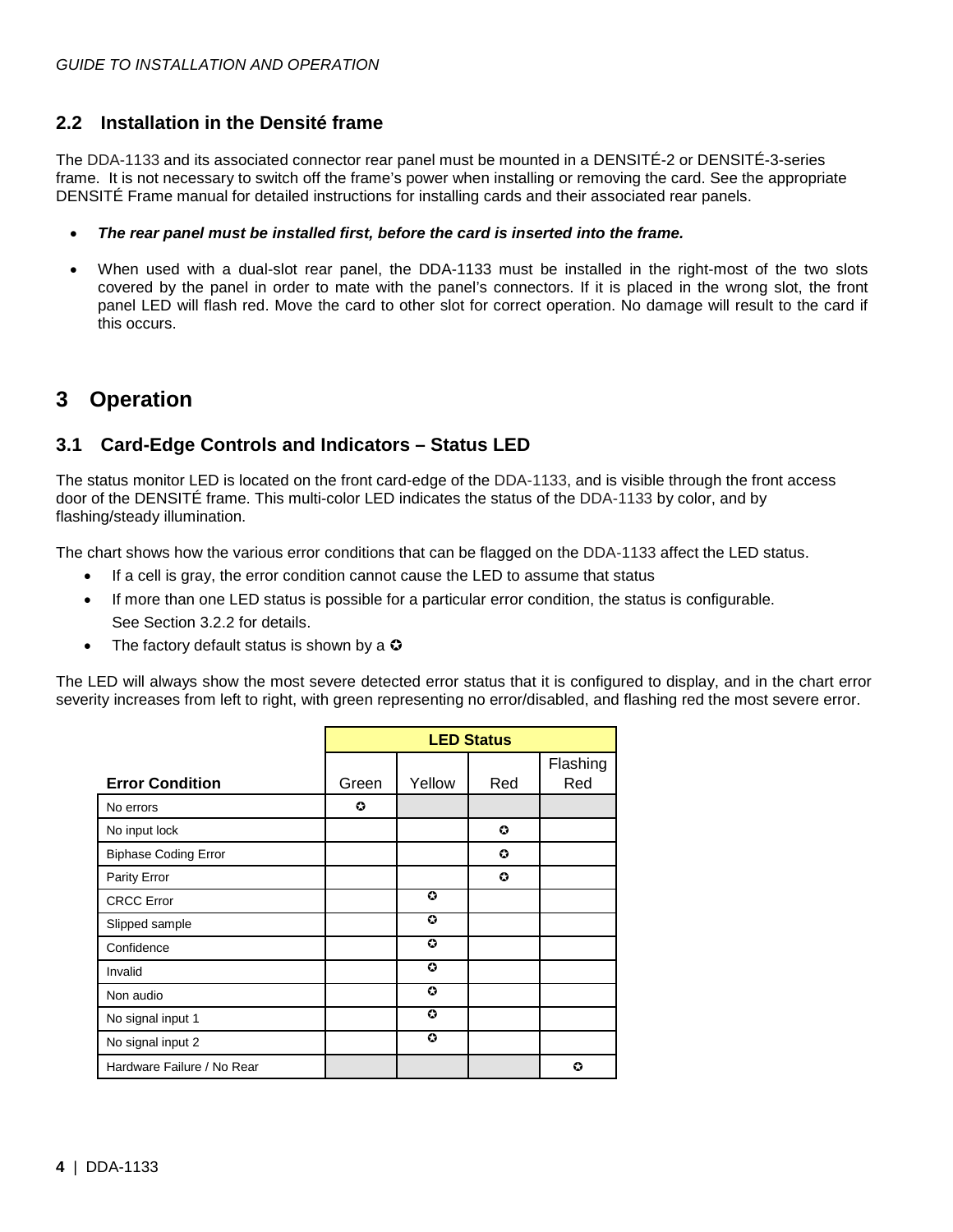If the LED is Flashing Yellow, it means that the card is selected for local control using the Densité frame's control panel. See Section [3.2](#page-8-0) for details.

When the DDA-1133 is installed in the Densité 3+ FR4 frame or the GV Node, the card status is shown on the touchscreen display's home page by the colored outline of the DDA-1133 access button.

### <span id="page-8-0"></span>**3.2 Local control using the Densité frame control panel**

There are two types of local control panel:

| <b>Panel type</b> | <b>Frame models</b>                     | <b>Appearance</b>                                                                                                                             |
|-------------------|-----------------------------------------|-----------------------------------------------------------------------------------------------------------------------------------------------|
| Physical          | Densité-2<br>Densité-3<br>Densité-3+FR1 | CONTROLLER<br>SEL                                                                                                                             |
| Touch screen      | Densité 3+FR4<br><b>GV Node</b>         | DDA-1133<br><b>SLOT 15</b><br>PS1<br><b>PS2 FANS CTRL</b> REF<br>DDA-1133 SLOT 15<br><b>ESC</b><br><b>SEL</b><br><b>STATUS</b><br><b>HOME</b> |

The local control panel is fastened to the front of the controller card.

- The physical panel is accessed by opening the front door of the frame.
- The touch screen panel is accessed through an aperture in the frame door.

The panel consists of a display capable of displaying two lines of text, each 16 characters in length, and four pushbuttons. The functionality of the pushbuttons is as follows:

- [+] [–] Used for menu navigation and value modification
- [SEL] Gives access to the next menu level. When a parameter value is shown, pushing this button once enables modification of the value using the [+] and [–] buttons; a second push confirms the new value
- [ESC] Cancels the effect of parameter value changes that have not been confirmed; pushing [ESC] causes the parameter to revert to its former value.

Pushing [ESC] moves the user back up to the previous menu level. At the main menu, [ESC] does *not* exit the menu system. To exit, re-push the [SEL] button for the card being controlled.

If no controls are operated for 30 seconds, the controller reverts to its normal standby status, and the selected card's STATUS reverts to its normal operating mode.

#### **To assign the local control panel to the DDA-1133:**

Physical Panel: Push the SELECT button on the DDA-1133 card edge (see Section [1.4\)](#page-5-0).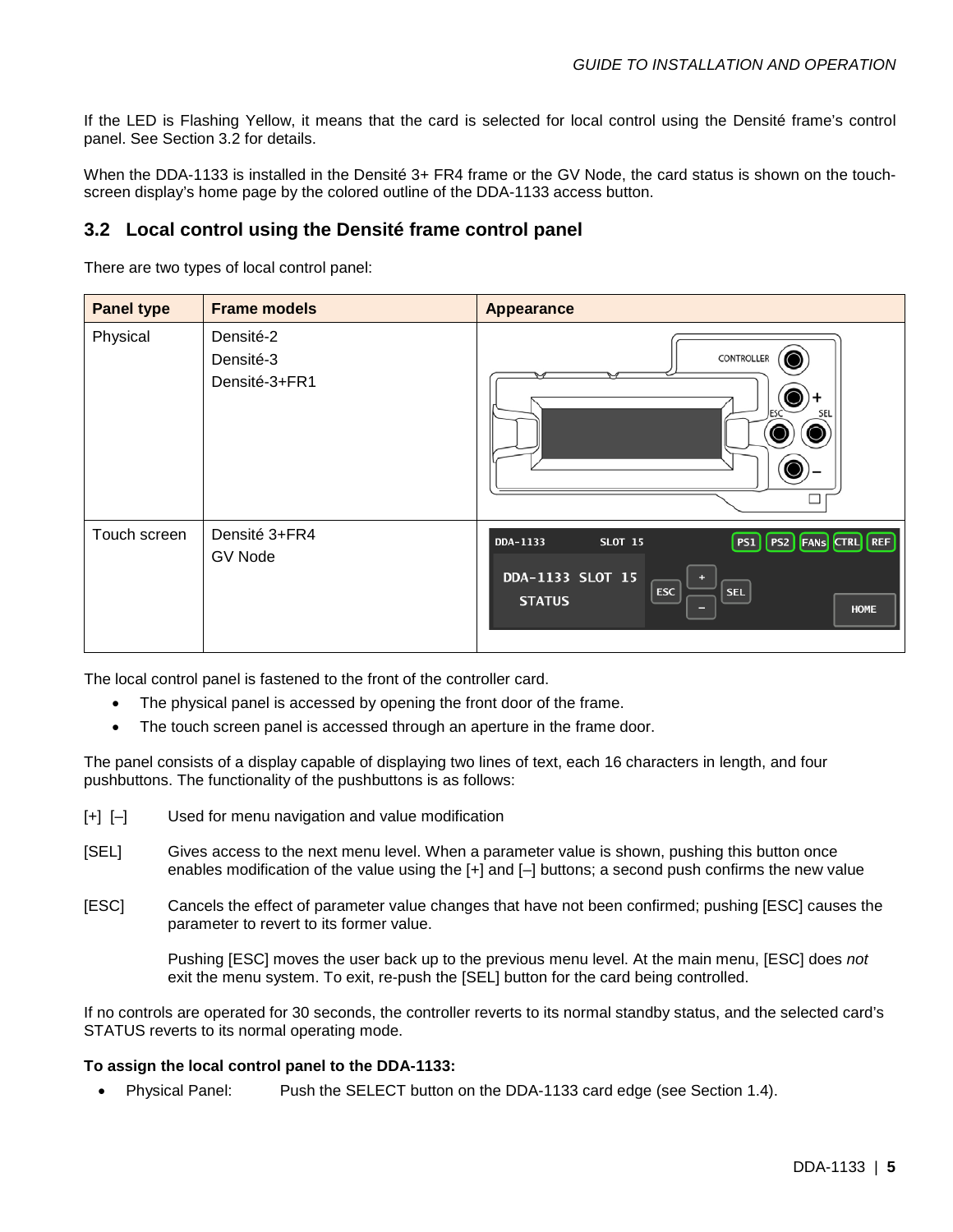• Touch-screen panel: In the home screen, touch the virtual button corresponding to this DDA-1133.

The STATUS LED on the DDA-1133 flashes yellow, and the touch-screen status shows yellow for the DDA-1133.

Use the control panel buttons to navigate through the menu, as described above. The complete menu structure is shown below.

### <span id="page-9-0"></span>**3.2.1 Menu for local control**

Using the menu, the user can:

- o Display the error status if any is present
- o Adjust the *No Signal Delay* and S*ignal Threshold* to set the conditions of a No Signal alarm. A signal absence is declared when the level is lower than the threshold during the selected delay.
- o Adjust the correction applied to the input signal:
	- *AUTO* A *START* will initiate an automatic sequence, indicated by *PROCESS*. When the input status becomes correct it will stop and *SUCCESS* will be displayed. *FAIL* will be displayed to indicate that no correction has been found that will yield to a correct input status.
	- *LENGTH* This command allows a manual adjustment of the correction applied to the input signal. The input status is displayed at the same time to ease the setting.
- o Enable or disable the internal *Reclocker*..
- o Configure the different alarms, setting the alarm level (color displayed on the front panel status LED, and severity reported to the frame controller) and selecting whether the alarm is to be reported on the frame's GPI interface.
- o Access the firmware version of the card programmable devices.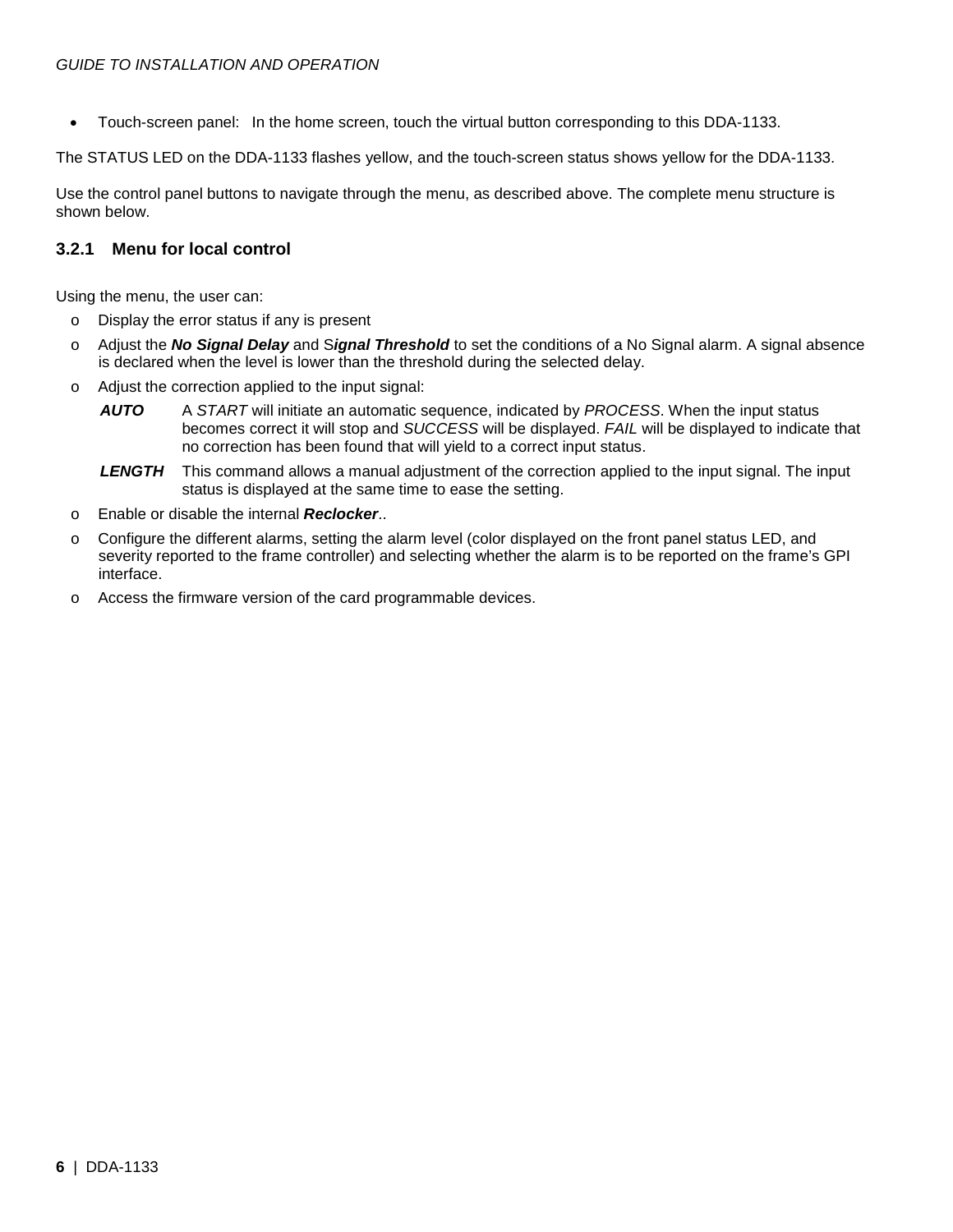<span id="page-10-0"></span>

#### **DDA-1133**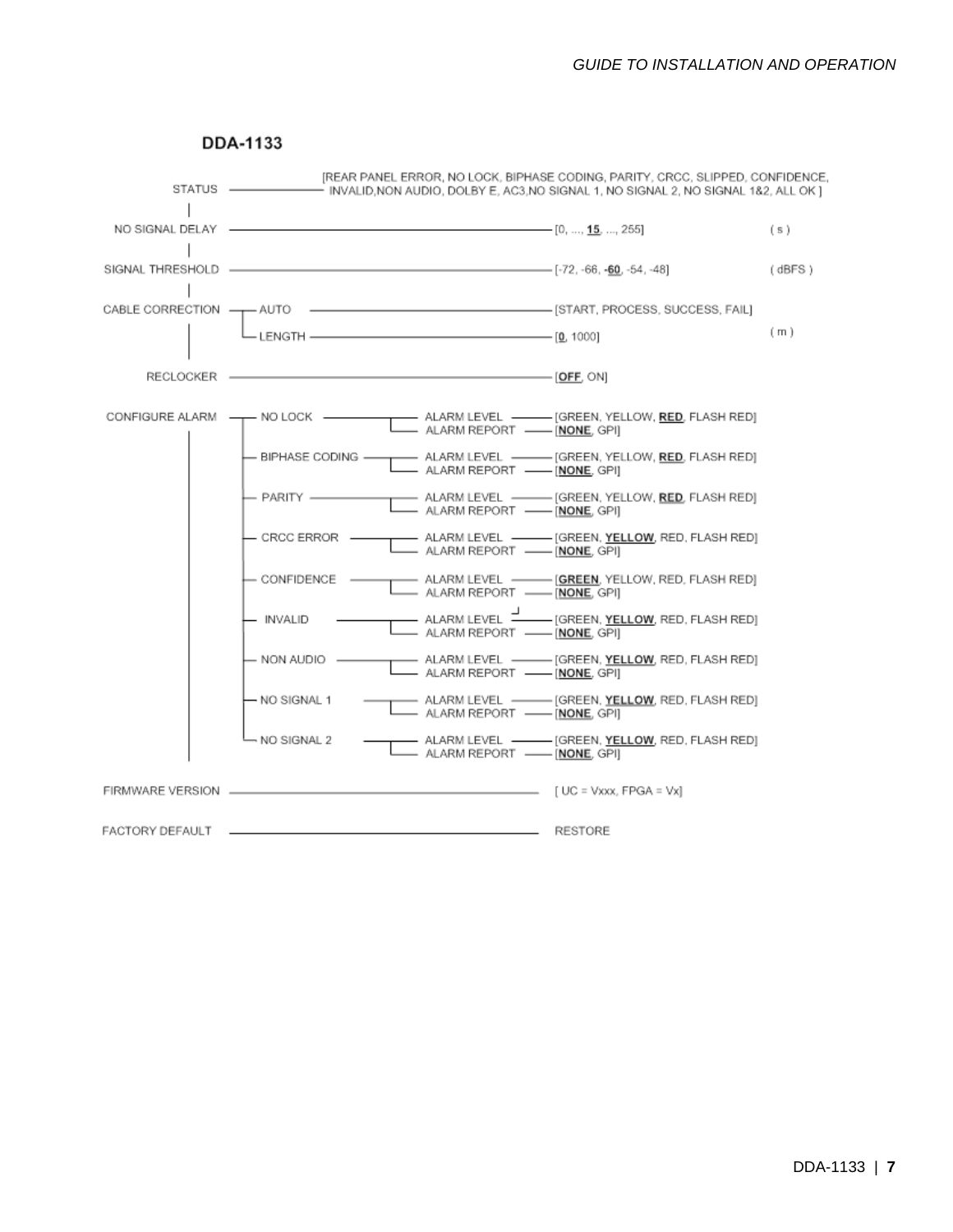### <span id="page-11-0"></span>**3.3 iControl Interface**

The operation of the DDA-1133 may be controlled using Grass Valley's iControl system.

This section describes the control panels associated with the DDA-1133 and their uses.

Please consult the iControl User's Guide for information about setting up and operating iControl.

In iControl Navigator or iControl Websites, double-click on the DDA-1133 icon to open the control panel.

#### *Status Icons*

At the top, to the left of the Grass Valley logo, are two status icons that report various aspects of the card's operation.

The leftmost (CTRL) icon shows whether card configuration is manual [LOC] or via iControl [REM]. The second icon reports the input status.

Move the cursor over an icon to see its current status in the message area below the icons. If there is an error status, the message will appear automatically. If there are multiple error messages, the display will cycle through them.

#### *Load Factory*

The Factory profile is a read-only set of factory-selected values that can be used to return your DDA-1133 to a standard operating condition.

The default values are shown as *underlined* in the DDA-1133 Menu on page [7.](#page-10-0)

#### <span id="page-11-1"></span>**3.3.1 Status Tab**

This tab displays the status of the various errors that could be associated with the input signal.

The PCM Status box will display either PCM, non-audio, Dolby-E or AC-3 according to the type of audio signal.

#### <span id="page-11-2"></span>**3.3.2 Config Tab**

#### *No Signal Delay*

This tab sets the card's behavior in the event of a loss or absence of audio signal content.

A signal absence is declared when the signal level is lower than the signal threshold during the selected period.

The threshold can be set through the pull-down box to  $-72$ ,  $-66$ ,  $-60$ ,  $-54$  or  $-48$ dBFS, the default value is –60 dBFS.

The signal absence period can be adjusted from 0 to 255 seconds. The default value is set to 15 s. An input box is available to enter a numerical value directly.

#### *Cable Correction*

#### *Mode MANUAL*

This mode allows a manual adjustment of the correction applied to the input signal. Look at the input status icon to facilitate the setting. An input box is available to enter a numerical value directly.

| <b>EDDA-1133 [SLOT:12]</b>                                                                                                                                                | $-x$<br><b>Louil O</b>         |
|---------------------------------------------------------------------------------------------------------------------------------------------------------------------------|--------------------------------|
| CTRL)<br>REM AES 1                                                                                                                                                        | grassvalley<br>A BELOEN ISSUED |
| Status Config<br>Alarms<br><b>AES Error Status</b><br><b>No Errors</b><br>Non Audio<br>Invalid<br>Confidence<br><b>CRCC</b><br>Parity<br><b>Biphase</b><br><b>No Lock</b> | Info                           |
| <b>PCM Status</b>                                                                                                                                                         | PCM                            |
| <b>Load Factory</b>                                                                                                                                                       |                                |
|                                                                                                                                                                           |                                |

*Figure 3-1 Status Tab*

| DDA-1133 [ SLOT : 12]                                                                   |
|-----------------------------------------------------------------------------------------|
| CTRL)<br><b>grassvalley</b><br>REM AES1<br>A BELDEN ISSUED                              |
| Config   Alarms<br><b>Status</b><br>Info<br>No Signal Delay (sec)<br>la d               |
| $\frac{1}{255}$ 3 3 15<br>ñ<br>Signal Threshold<br>$-60$ dBFS                           |
| <b>Cable Correction</b><br>Mode<br>Auto                                                 |
| Cable Length (meters)<br>$\overline{0}$<br>2500<br>ñ<br><b>Auto Correction</b><br>Start |
| <b>Load Factory</b>                                                                     |

*Figure 3-2 Config Tab*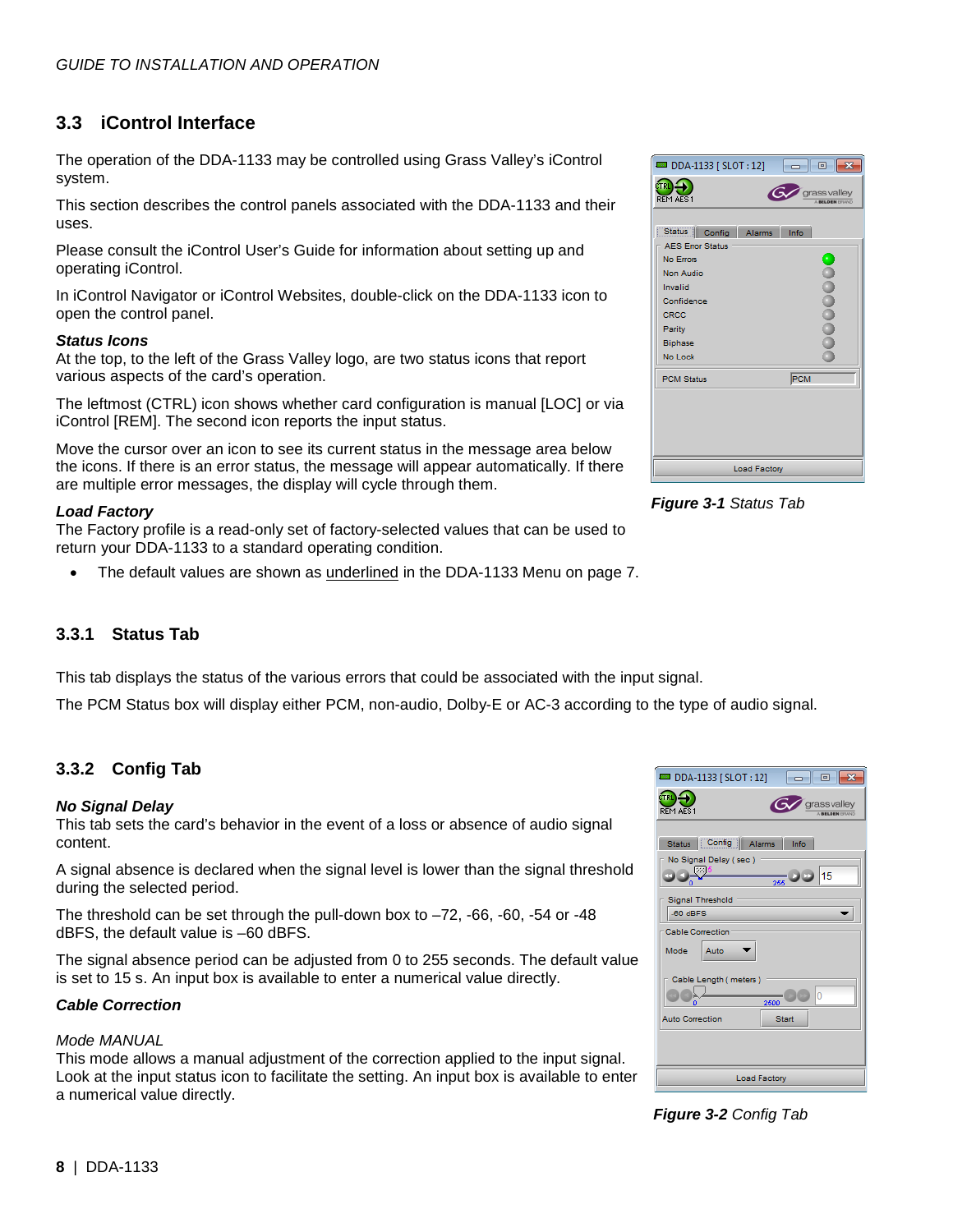#### *Mode AUTO*

A START will initiate an automatic sequence, indicated by PROCESS. When the input status becomes correct it will stop and SUCCESS will be displayed. FAIL will be displayed to indicate that no correction has been found that will yield a correct input status

#### <span id="page-12-0"></span>**3.3.3 Alarms Tab**

| DDA-1133 [ SLOT : 12]<br>$\mathbf{x}$<br>$\Box$<br>$\Box$                                   | Alarm Configuration for DDA-1133 [slot: 12]        |                    |                          |                         | $-x$                    |
|---------------------------------------------------------------------------------------------|----------------------------------------------------|--------------------|--------------------------|-------------------------|-------------------------|
| $CTR$ <sub><math>\rightarrow</math></sub><br>crass valley<br>REM AES 1<br><b>BELDEN IVU</b> | <b>Status / Name</b>                               | <b>Card LED</b>    | <b>Overall alarm</b>     | <b>GSM</b> contribution | Log events              |
|                                                                                             | E<br>DDA-1133                                      | Set all            | Set all                  | Set all                 | ☑                       |
| Alarms Info<br>Config<br><b>Status</b>                                                      | Left Channel Signal                                | <b>O</b> Minor     | <b>Disabled</b>          | <b>Disabled</b>         | $\overline{\mathbf{v}}$ |
|                                                                                             | Right Channel Signal                               | C Minor            | <b>Disabled</b>          | <b>Disabled</b>         | $\overline{\mathbf{v}}$ |
| Alarm config.                                                                               | No Lock                                            | Critical           | <b>Disabled</b>          | <b>Disabled</b>         | $\overline{\mathbf{v}}$ |
|                                                                                             | Biphase Coding Error C Critical                    |                    | <b>Disabled</b>          | <b>Disabled</b>         | ☑                       |
|                                                                                             | <b>O</b> Parity Error                              | Critical           | <b>Disabled</b>          | <b>Disabled</b>         | $\overline{\mathbf{v}}$ |
|                                                                                             | C CRCC Error                                       | <b>O</b> Minor     | <b>Disabled</b>          | <b>Disabled</b>         | ☑                       |
|                                                                                             | Confidence                                         | <b>O</b> Minor     | <b>Disabled</b>          | <b>Disabled</b>         | $\overline{\mathbf{v}}$ |
|                                                                                             | <b>O</b> Invalid                                   | $\bigcirc$ Minor   | <b>Disabled</b>          | <b>Disabled</b>         | ☑                       |
|                                                                                             | Non Audio                                          | <b>O</b> Minor     | <b>Disabled</b>          | <b>Disabled</b>         | $\overline{\mathbf{v}}$ |
|                                                                                             | Card LED                                           | <b>N/A</b>         | Passthrough              | Passthrough             | ☑                       |
|                                                                                             | O Overall                                          | <b>N/A</b>         | N/A                      | Passthrough             | ☑                       |
|                                                                                             | Overall alarm and GSM contribution follow card LED |                    |                          |                         | Copy to other cards     |
| <b>Load Factory</b>                                                                         |                                                    | OK<br><b>Apply</b> | Cancel<br>Get alarm keys |                         |                         |

*Figure 3-3 Alarms Tab and Alarms Configuration panel*

Selecting the **Alarm config** button opens a separate window for error status reporting. The Alarm Configuration Panel shows a listing of the alarms reported by the card.

The Card LED, Overall alarm and GSM contribution columns contain pull-down lists that allow the level of contribution of each individual alarm to the alarm named in the column heading to be set.

#### *Card LED*

This column allows configuration of the contribution of selected individual alarms to the status LED located on the front card edge. The Card LED status is shown at the bottom of the alarm tree in the Status/Name column.

#### *Overall Alarm*

This column allows configuration of the contribution of each individual alarm to the Overall Alarm associated with this card. The Overall Status is reflected by the color of the indicator attached to the card in iControl Navigator. It is also displayed in the upper left corner of the iControl Interface of the DDA-1133.

#### *GSM Contribution*

This column allows configuration of the contribution of each individual alarm to the GSM Alarm Status associated with this card. GSM is a dynamic register of all iControl system alarms, and is also an alarm provider for external applications. The possible values for this contribution are related to the Overall alarm contribution:

- If the Overall alarm contribution is set to Disabled, the GSM alarm contribution can be set to any available value
- If the Overall alarm contribution is selected as any level other than disabled, the GSM contribution is forced to follow the Overall Alarm.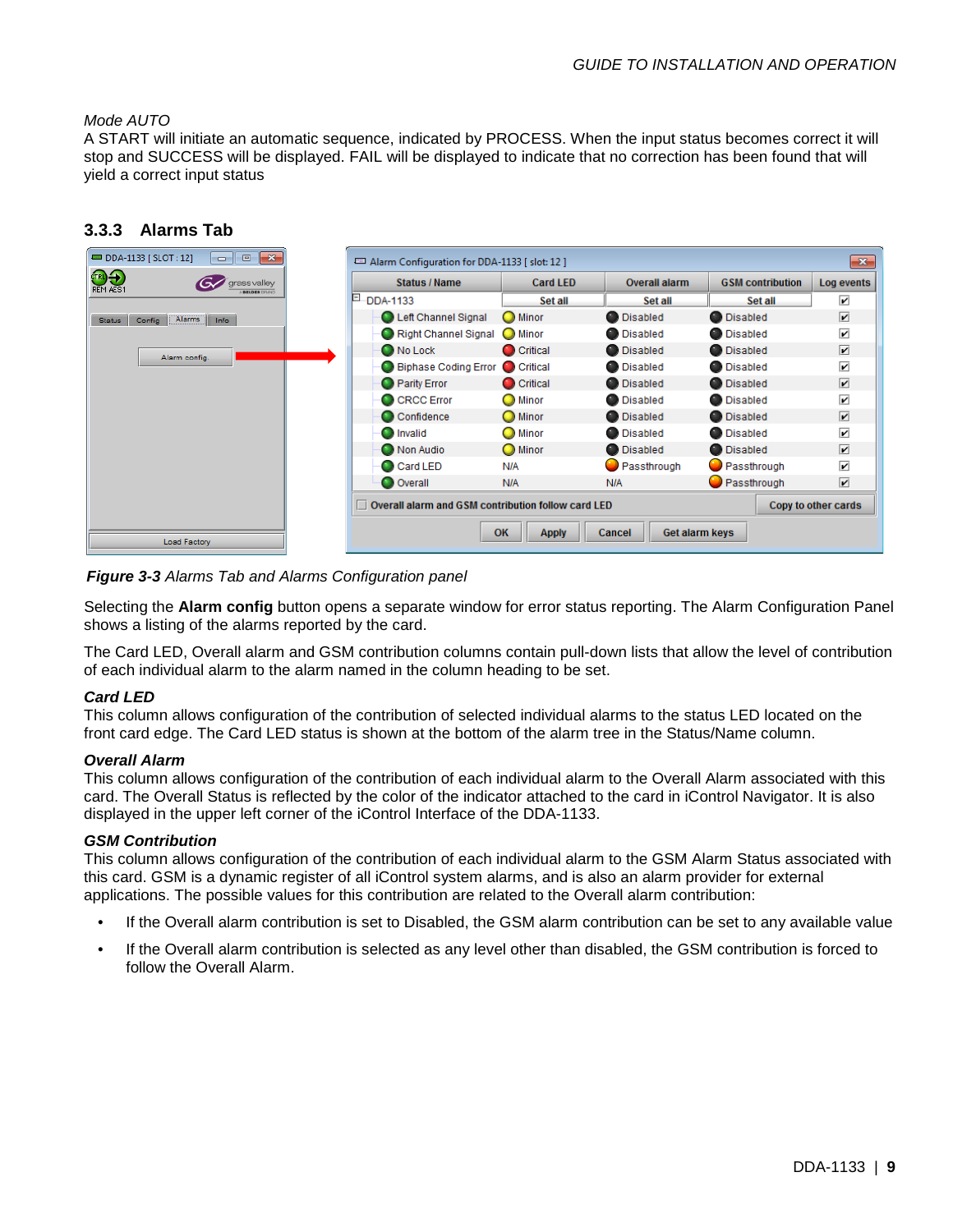#### *GUIDE TO INSTALLATION AND OPERATION*

*Levels associated with these alarms: t*he pull-down lists may contain some or all of the following options:

| Disabled                                | The alarm makes no contribution (black icon)                            |
|-----------------------------------------|-------------------------------------------------------------------------|
| Minor                                   | The alarm is of minor importance (yellow icon)                          |
| Major                                   | The alarm is of major importance (orange icon)                          |
| Critical                                | The alarm is of critical importance (red icon)                          |
| Passthrough $\blacktriangledown$ $\mid$ | The alarm exists but has no effect (used for text and composite alarms) |

*Shortcut: if you click in one of the Set all command under each major heading in the Status/Name line, you will open a pull-down that lets you assign a level to all alarms in that column simultaneously.*

#### *Log Events*

iControl maintains a log of alarm events associated with the card. The log is useful for troubleshooting and identifying event sequences. Click in the checkbox to enable logging of alarm events for each individual alarm.

At the bottom of the window are several other controls:

#### *Overall alarm and GSM contribution follow card LED*

Click in the checkbox to force the Overall alarm and GSM contribution to be identical to the Card LED status

- All Overall alarms for which there is a Card LED alarm will be forced to match the Card LED alarm
- All Overall Alarms for which there is no Card LED alarm will be forced to Disabled

A warning box will open allowing you to confirm the action, since it will result in changes to the configuration and there is no *undo* function.



*Figure 3-4 Overall Follow Card LED - Warning Box*

#### *Copy to other cards*

.

Click this button to open a panel that allows the alarm configuration set for this card to be copied into another DDA-1133 card.

Select one or more destination cards from the list in the window by clicking in check boxes, or all of them by clicking in the *All* checkbox.

|                                 |              |               | <b>Slot</b> | $V$ All                 | <b>Transfer status</b> |  |
|---------------------------------|--------------|---------------|-------------|-------------------------|------------------------|--|
| <b>DDA-1133</b>                 | vm-infra-as6 | LABE_T5_JIG   | 3           | ☑                       |                        |  |
| <b>DDA-1133</b>                 | vm-infra-as6 | LABE_T4_FR4_2 | 12          | ☑                       |                        |  |
| DDA-1133                        | vm-infra-as4 | LABF tbl10    | 16          | $\overline{\mathbf{r}}$ |                        |  |
| <b>Stop Copy</b><br><b>Copy</b> |              |               |             |                         |                        |  |

*Figure 3-5 Copy to Other Cards*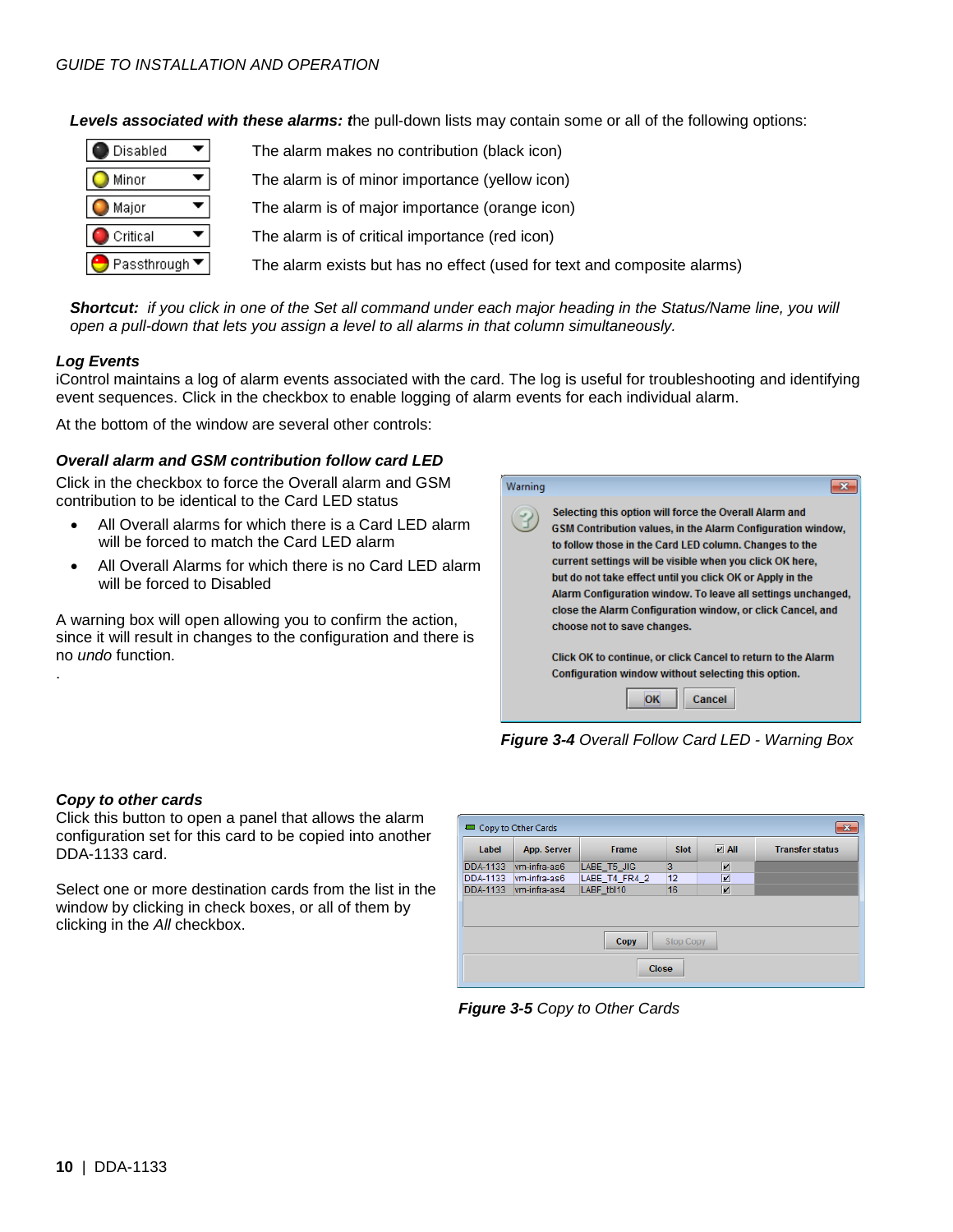### *GUIDE TO INSTALLATION AND OPERATION*

#### *Get alarm keys*

Click this button to open a save dialog where you can save a file containing a list of all alarms on this card and their current values, along with an Alarm Key for each. The alarm keys are useful for system integration and troubleshooting.

The file is saved in .csv format

| <b>Bu</b> Save        |                                   |                                                 |
|-----------------------|-----------------------------------|-------------------------------------------------|
| Save In:              | $\bar{\mathbb{1}}$ Infrastructure | $\mathbb{B}^n$<br>BE-<br>$\Box$<br>$\mathbf{d}$ |
| <b>ClipLists</b>      |                                   | Grass Valley documentation                      |
|                       | CPU-ETH2 Upgrade files            | <b>Control Card Profiles</b>                    |
| Functionals           |                                   | Loudness Log Analyzer Reports                   |
|                       |                                   |                                                 |
| <b>File Name:</b>     | DDA-1133 std-32-r2.csv            |                                                 |
| <b>Files of Type:</b> | <b>All Files</b>                  |                                                 |
|                       |                                   | Cancel<br>Save                                  |

*Figure 3-6 Get Alarm Keys*

#### <span id="page-14-0"></span>**3.3.4 Info Tab**

The Info panel displays information about the DDA-1133.

The boxes titled *Label*, *Short Label*, *Source ID* and *Comments* are editable; you can enter your own information.

The Advanced button displays LongID of this card, which is its address in the iControl system.

The Details button displays the card firmware version.

The Remote System Administration button at the bottom of the window opens the Joining Locators data window, which lists remote lookup services to which this DDA-1133 is registered. The ADD button in that window allows new lookup services to be added.

| <b>EDDA-1133 [SLOT:12]</b><br>- 0 8                                  |                                             |  |  |  |  |
|----------------------------------------------------------------------|---------------------------------------------|--|--|--|--|
| CTRL <sup>1</sup><br>grass valley<br>REM AES1<br><b>FLORN FELIND</b> |                                             |  |  |  |  |
| Config Alarms Info<br><b>Status</b>                                  |                                             |  |  |  |  |
| <b>Rear Type:</b>                                                    | Double                                      |  |  |  |  |
| I abel:                                                              | DDA-1133                                    |  |  |  |  |
| <b>Short label:</b>                                                  | <b>DDA-1133</b>                             |  |  |  |  |
| Source ID:                                                           |                                             |  |  |  |  |
| Device type:                                                         | DDA-1133                                    |  |  |  |  |
| <b>Comments:</b>                                                     | Digital Audio DA (110 Ohms)                 |  |  |  |  |
|                                                                      | Manufacturer; Grass Valley, a Belden Brand. |  |  |  |  |
| <b>Vendor:</b>                                                       | Grass Valley, a Belden Brand.               |  |  |  |  |
| Service vers 1.0.0.RC-6                                              |                                             |  |  |  |  |
|                                                                      | Details                                     |  |  |  |  |
| Advanced                                                             | Remote system administrati.                 |  |  |  |  |
| <b>Load Factory</b>                                                  |                                             |  |  |  |  |

*Figure 3-7 Info Tab*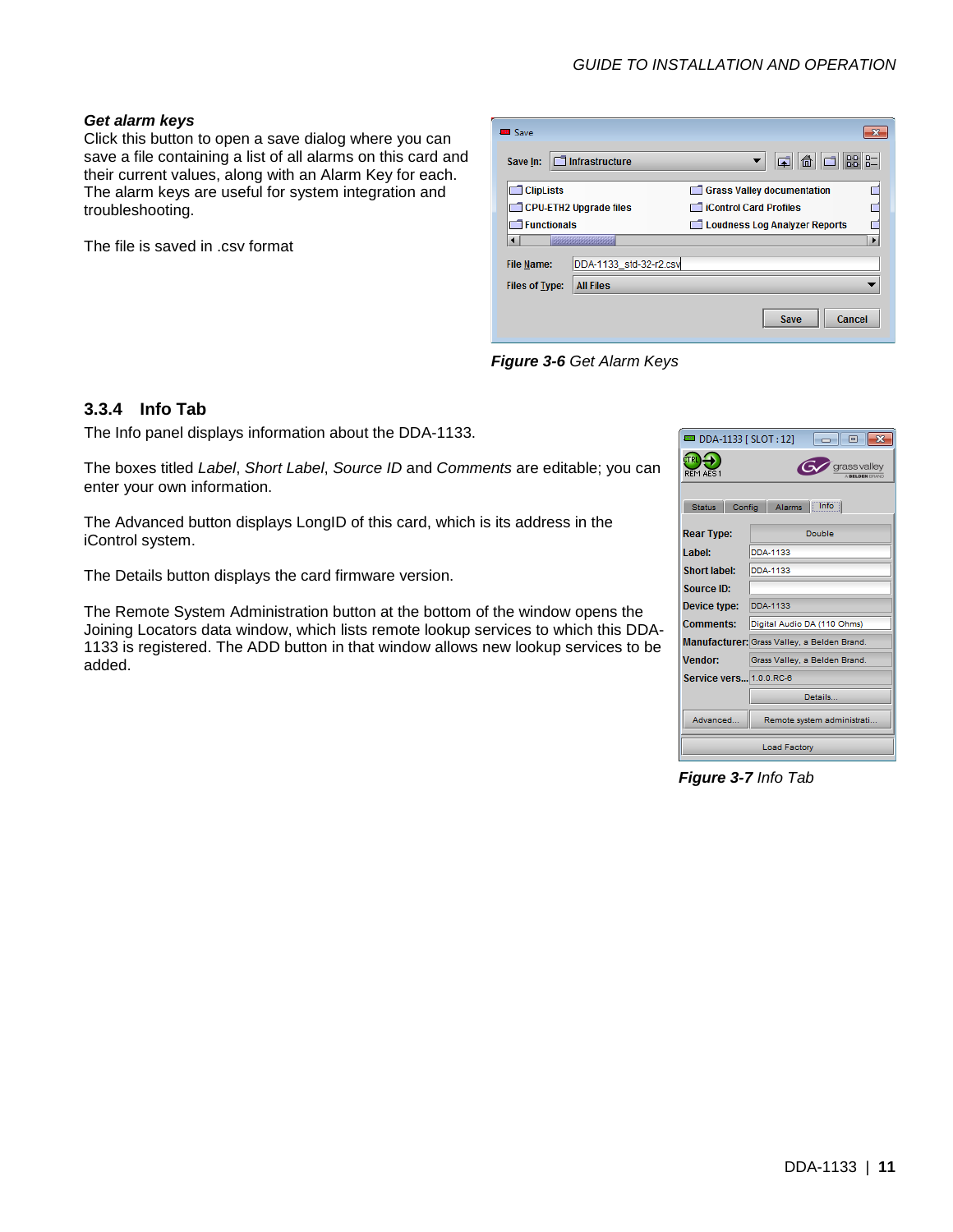# <span id="page-15-0"></span>**4 Specifications**

#### **Input**

#### **Outputs**

Level 4 Vpp Impedance 110 Ω balanced<br>Rise/fall time 25 ns Rise/fall time 25 ns<br>
Over/under shoot 5.5% Over/under shoot<br>Jitter reduction Jitter reduction 6 dB (@ 20 kHz)<br>Specific jitter <0.005 UI pp (70

#### **Signal Processing**

Sampling: 28 to 100 kHz Processing delay:<br>- Reclocker ON - Reclocker OFF 75 ns typ.<br>Signal absence threshold 72 c 48 / -72 c Signal absence delay V, U, C, P bits transparency

#### **Miscellaneous**

| Power | with 4 outputs: | 1.5 W |
|-------|-----------------|-------|
|       | with 7 outputs: | 2.0 W |
|       | with 9 outputs: | 2.0 W |

Signal AES3 (ANSI S4.40)<br>Level 0.1 to 7.0 Vpp Level  $0.1$  to 7.0 Vpp Impedance  $110 \Omega$  balance Impedance 110  $\Omega$  balanced<br>Equalization 1000 m (D up to 1000 m (DRAKA ref. KFB Audio PBG110)

Signal AES3 (ANSI S4.40)<br>Level 4 Voo <0.005 UI pp (700 Hz to 100 kHz)

- Reclocker ON  $\leq 60.7$  µs @ 48kHz (< 3 samples) -48 / -72 dBFS (6 dB steps)<br>from 0 to 255 s